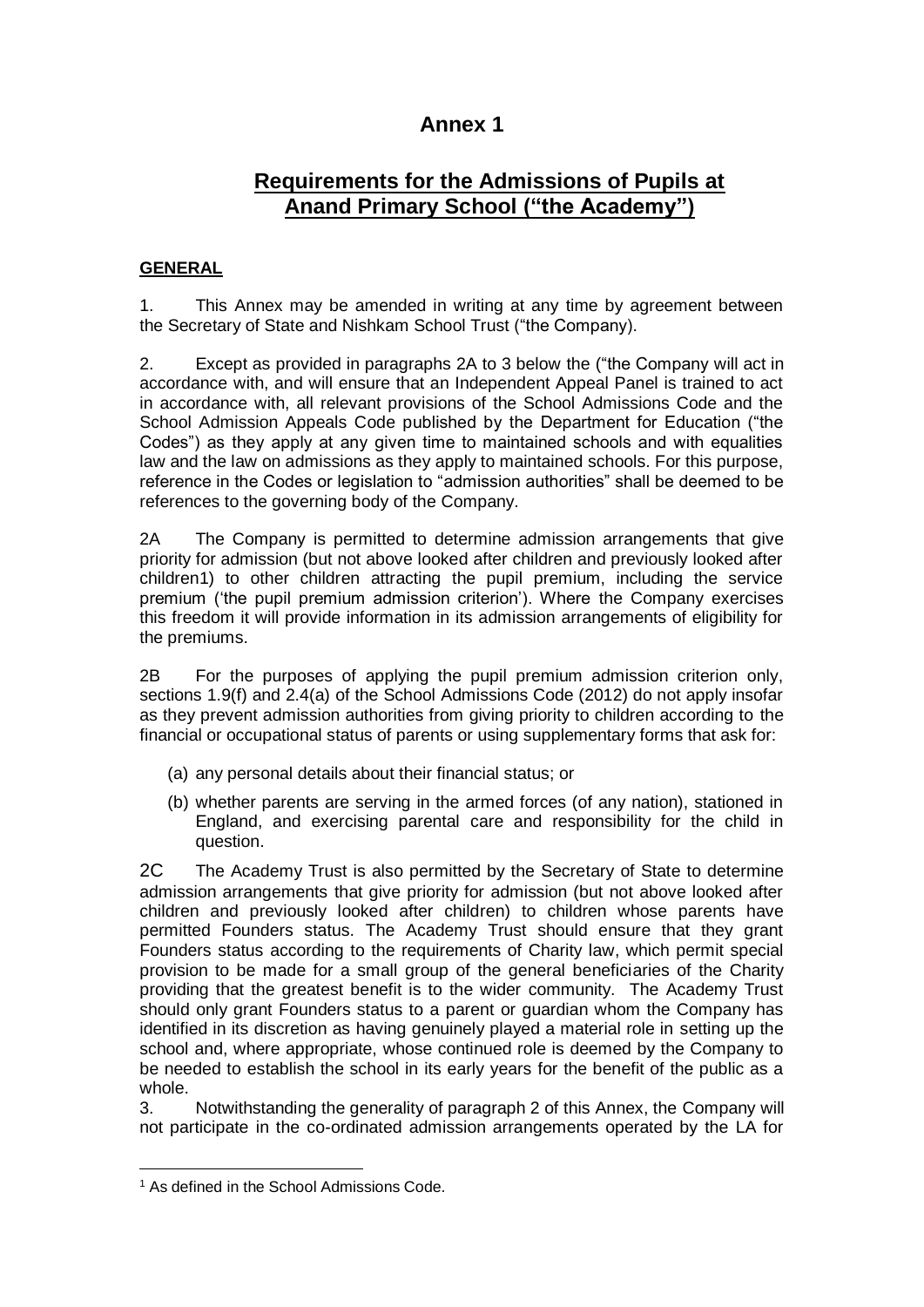the first year of opening but will participate in such arrangements operated by the LA in subsequent years and the local Fair Access Protocol.

- 4. Notwithstanding any provision in this Annex, the Secretary of State may:
	- (a) direct the Company to admit a named pupil to the Academy on application from a LA. This will include complying with a School Attendance Order<sup>2</sup>. Before doing so the Secretary of State will consult the Company.
	- (b) direct the Company to admit a named pupil to the Academy if the Company has failed to act in accordance with this Annex or has otherwise failed to comply with applicable admissions and equalities legislation or the provisions of the Codes.
	- (c) direct the Company to amend its admission arrangements where they fail to comply with the School Admissions Code or the Admission Appeals Code.

5. The Company shall ensure that parents and 'relevant children<sup>3</sup>' will have the right of appeal to an Independent Appeal Panel if they are dissatisfied with an admission decision of the Company. The Independent Appeal Panel will be independent of the Company. The arrangements for appeals will comply with the School Admission Appeals Code published by the Department for Education as it applies to Foundation and Voluntary Aided schools. The determination of the appeal panel is binding on all parties.

### **Relevant Area**

6. Subject to paragraph 7, the meaning of "Relevant Area" for the purposes of consultation requirements in relation to admission arrangements is that determined by the local authority for maintained schools in the area in accordance with the Education (Relevant Areas for Consultation on Admission Arrangements) Regulations 1999.

7. If the Company does not consider the relevant area determined by the local authority for the maintained schools in the area to be appropriate, it must apply to the Secretary of State by 1 August for a determination of the appropriate relevant area for the Academy, setting out the reasons for this view. The Secretary of State will consult the Company and the LA in which the Academy is situated in reaching a decision.

#### **Requirement to admit pupils**

3 relevant children' means:

1

- a) in the case of appeals for entry to a sixth form, the child, and;
- b) in any other case, children who are above compulsory school age, or will be above compulsory school age by the time they start to receive education at the school.

<sup>&</sup>lt;sup>2</sup> Local authorities are able to issue school attendance orders if a child is not attending school. These are legally binding upon parents. Such an order might, for instance, be appropriate where a child has a place at an Academy but his/her parents are refusing to send him/her to school. The order will require a parent to ensure his/her child attends a specified school.